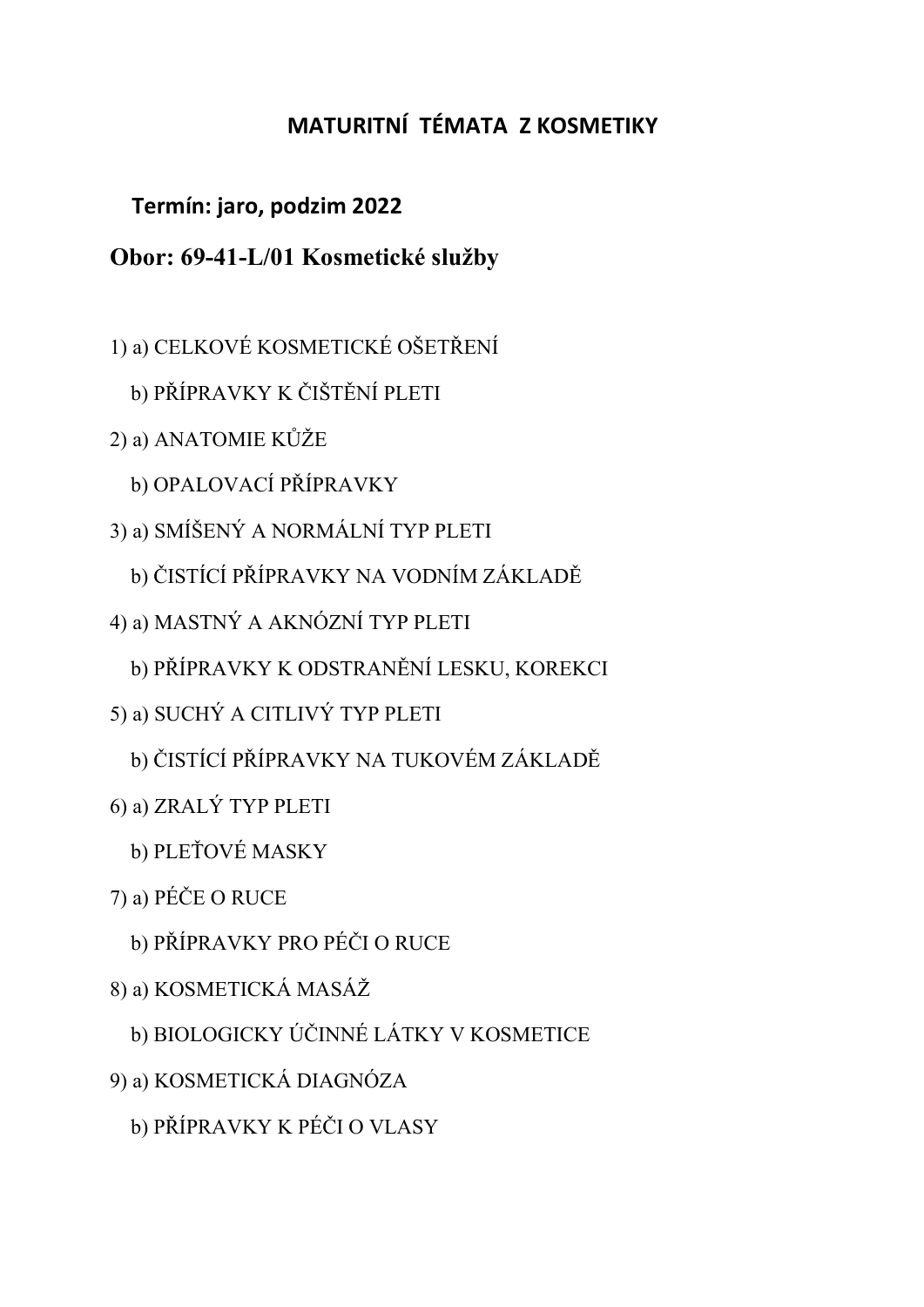- 10) a) MORFOLOGIE KOŽNÍCH ZMĚN
	- b) PŘÍPRAVKY K ÚSTNÍ HYGIENĚ
- 11) a) CHOROBY KŮŽE VYVOLANÉ BAKTERIEMI
	- b) SUROVINY V KOSMETICE
- 12) a) KOŽNÍ CHOROBY VYVOLANÉ VIRY
	- b) KOSMETICKÉ SUROVINY Z ROPY
- 13) a) ALERGICKÉ KOŽNÍ CHOROBY
	- b) PŘÍPRAVKY S OBSAHEM VONNÝCH LÁTEK
- 14) a) ONEMOCNĚNÍ MAZOVÝCH ŽLÁZ
	- b) ALKOHOLY V KOSMETICE
- 15) a) KOŽNÍ CHOROBY Z NEZNÁMÝCH PŘÍČIN
	- b) KONZERVANTY A ANTIOXIDANTY
- 16) a) PLÍSŇOVÁ KOŽNÍ ONEMOCNĚNÍ
	- b) AROMATERAPIE
- 17) a) KOŽNÍ CHOROBY ZE ZEVNÍCH PŘÍČIN
	- b) VONNÉ LÁTKY
- 18) a) KOŽNÍ CHOROBY VYVOLANÉ PARAZITY
	- b) VITAMÍNY V KOSMETICKÉ PÉČI
- 19) a) PŘÍČINY KOŽNÍCH CHOROB
	- b) LIPIDY V KOSMETICKÝCH PRODUKTECH
- 20) a) LÉČBA KOŽNÍCH CHOROB
	- b) HORMONY V KOSMETICE
- 21) a) KOŽNÍ CHOROBY=KONTRAINDIKACE KOS. PÉČE
	- b) TENZIDY, EMULZE, MÝDLA